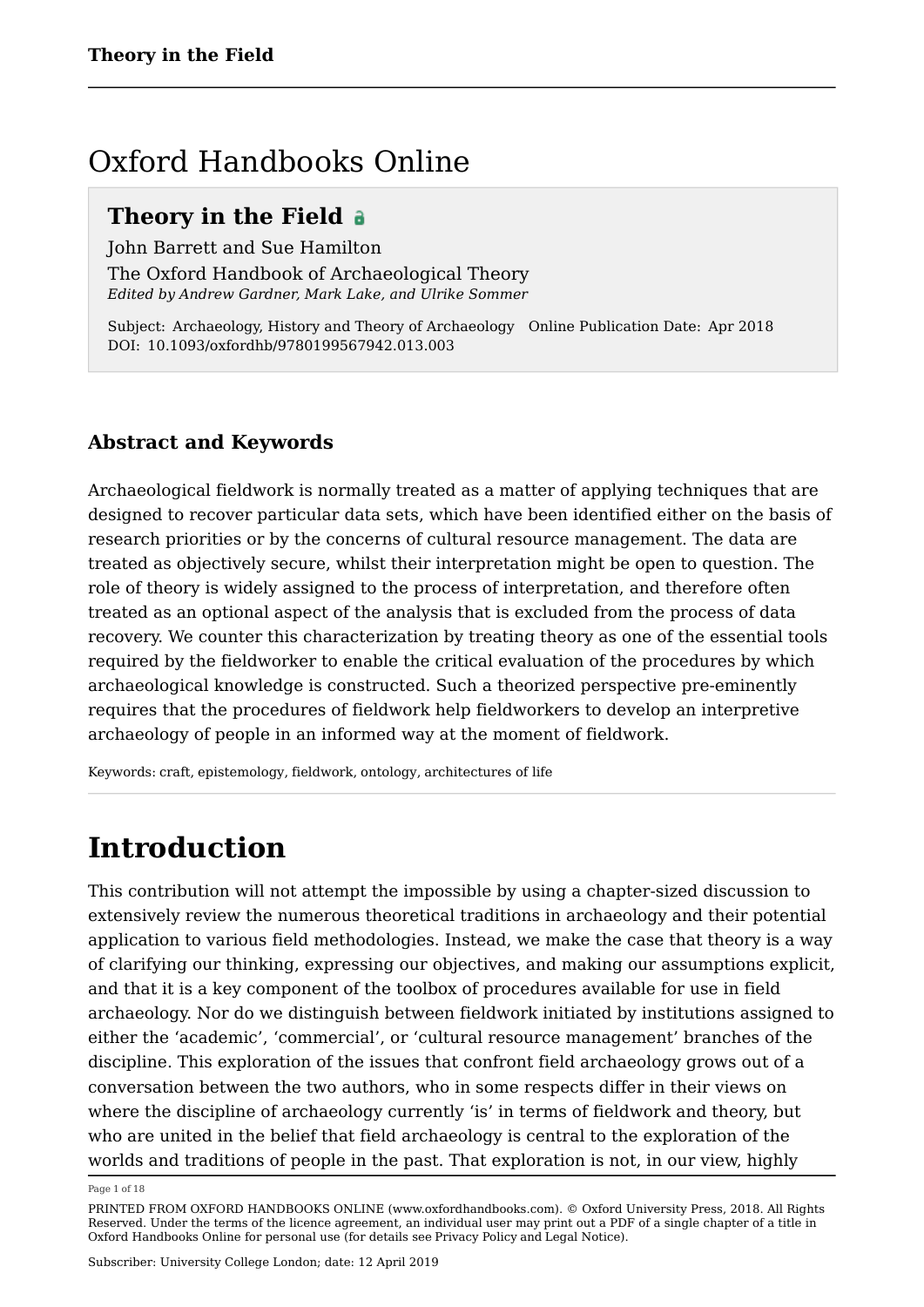enough valued. In part this is because much field archaeology is failing to realize the potential it offers when addressing the challenge that we all face in striving to understand the histories of human diversity. One reason for this failure lies, we believe, in the discipline's desire to establish and maintain over-rigid and exclusive procedures of field identification and excavation, and its recording, via fieldwork manuals and standardized recording sheets. In Anglo-American field practice, this ongoing rigidity exists in tandem with the dominance of processual archaeology—its theory and approaches to method. This situation is out of kilter with the wide range of theory traditions of archeological synthesis and interpretation that now exist.

### **The entrenchment of rigidity of practice**

UK archaeologists have primacy in the origins of an interest in establishing formal procedures of archaeological field practice and recording. This interest stretches back to the late nineteenth-century field and finds-recording methods of Pitt Rivers and contemporaries (Bowden 1991: 55ff.), and is subsequently expressed in W.M. Flinders Petrie's 1904 book *Methods and Aims in Archaeology* (particularly chapter 5). The same interest intermittently ocurred in early twentieth-century Continental Europe. A notable example is the recording forms and small-finds cards developed by French archaeologists Ferdinand Scheurer and Anatole Lablotier (1914) to document the hundreds of excavated graves at the Merovingian cemetery of Bourogne (Belfort) and repurposed in Edouard's Salin's (1946) *Manual of Excavations* (see Pavel 2010; 2011). In the United States, the influence of George Reisner's Harvard excavations at Samaria, Palestine (1908–10), with their detailed recording of archaeological stratigraphy, are credited with leading to the standardized, pre-printed site record forms used by Robert Heizer (1949; discussed by Pavel 2011: 262). However, the first largely nationwide uptake of preset recording procedures lies in the UK's postwar construction boom of the 1960s and 1970s. Here, the rapidly growing need for rescue/salvage excavations led to the setting up of UK commercial archaeology units; and in the wake of this, a wealth of pre-formatted field recording frameworks and recording sheets were developed (e.g. Stewart 2013). The MoLAS (Museum of London Archaeology Service) archaeological site manual, its tradition of single-context recording, and its associated use of the Harris Matrix to sequence contexts famously became a UK 'bible' for urban archaeology recording (Harris 1979; Westman 1994). Internationally, the establishment of standardized recording formats has been more localized, relating to differing field traditions, and to the ease or difficulties of identifying archaeological remains. For Continental Europe, Italian superintendencies had primacy in taking up the use of pro formas at the end of the 1970s and in adopting the Harris Matrix from the mid-1980s (Brown III and Harris 1993: 1), while Catalan archaeology was the first in Spain, in the early 1990s, to adopt the Harris Matrix and formal recording procedures (Trócoli 1993). Members of the French CNRS (Centre National de la Recherche Scientifique) developed major recording systems and feature sheets for the site of Lattara (Bats 1986; Py 1991), and context sheets for the international 'Grand Site de France' excavations at Bibracte, Burgundy (Pavel 2010, 279). Wider dissemination of various formal recording systems was often the circumstantial

Page 2 of 18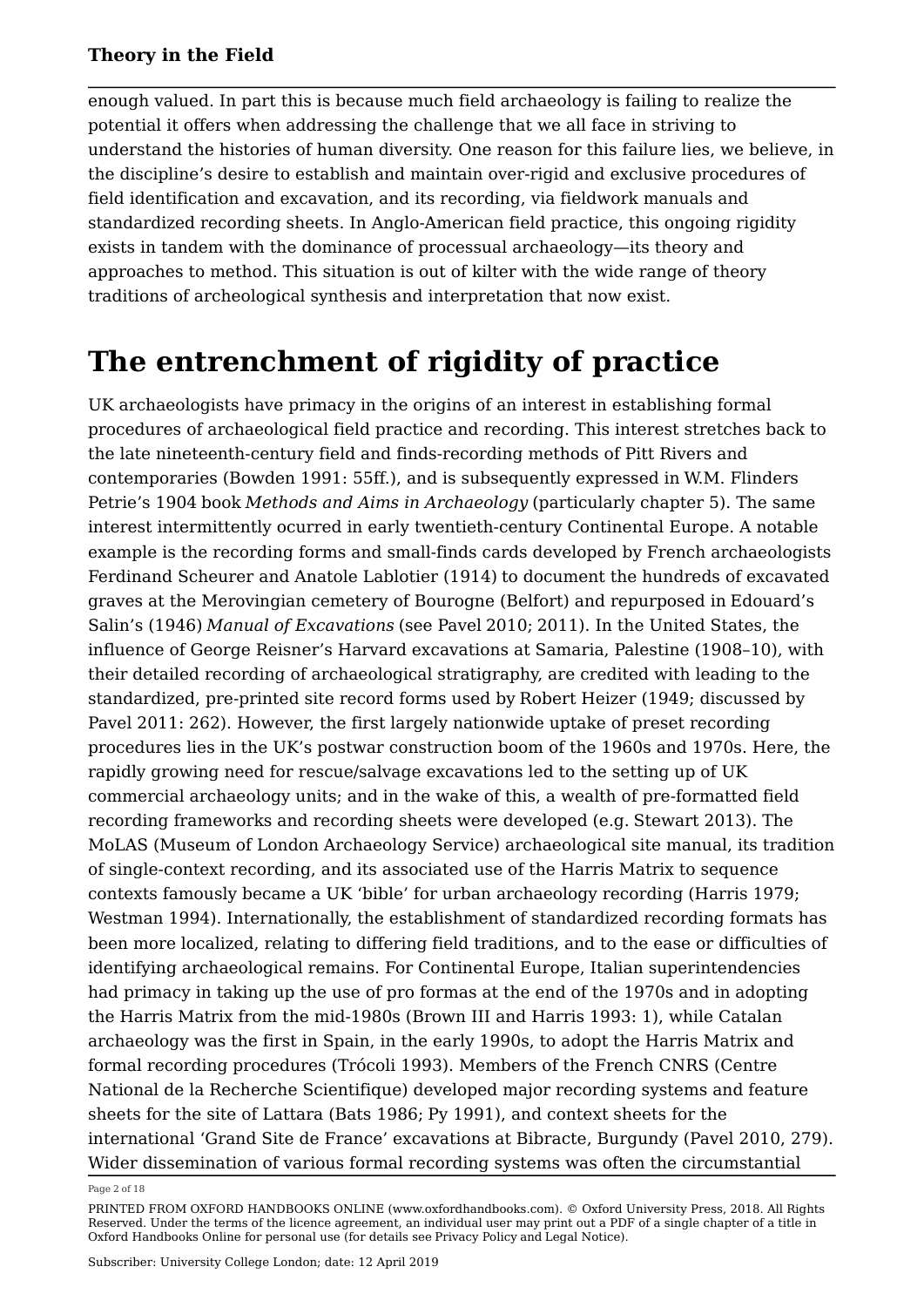outcome of specific international missions and transnational contacts between archaeological teams. For example, MoLAS field archaeologists and MoLAS recording methods were introduced into Lebanon in 1994, and MoLAS recording systems were subsequently adopted by the Lebanese directorate of antiquities (Perring 1997–1998; Thorpe 2012: 48).

A trend of regularizing recording systems likewise prevails at a supra-level where national and international policy statements focus on necessary general fields, such as site categories, for recording field archaeology/heritage remains. For Europe, the Valletta Convention of 1992 on the Protection of Archaeological Heritages stipulates, for participating European states and federal regions, both the basic principles of developerfunded rescue archaeology and the required norms to be recorded for different categories of evidence (Kristiansen 2009). A concern for regularized systems of recording, again based on general required fields of recording, prevails in the individual Cultural Resource Management (CRM) statements by individual North American states, which were variously put in place during the later twentieth and early twenty-first centuries; the situation is similar in New Zealand (http://www.heritage.org.nz/protectingheritage/archaeology/archaeological-guidelines-and-templates).

Thus, by the later twentieth century a concern with ultilizing formal, often detailed recording systems in field archaeology existed in the UK, parts of Continental Europe, North America, and more widely—albeit inconsistently. Some forty years plus of this trend of regularizing defined good practice, legitimized by regional, national, and international goverment and professional frameworks, has been fundamentally at the expense of the questions of past human history being asked, and embedded, from the start-point of investigative archaeological fieldwork. The idea that archaeological field recording is a neutral mechanical process to register what is uncovered or encountered has long been contested (Hill 1972; Pavel 2012; Hodder 1999; Lucas 2001). However, the rationale and philosophical underpinning of standardized recording forms, with their various prompts and boxes, are the outcomes of a specific theoretical stance on archaeology, and structure the process of retrieving and interpreting data by its users. The traditional idea of fixed recording methods providing common ground for comparison is false. The pro formas or advised fields for recording—such as for contexts and features — often cannot be neatly compared from project to project within a country, never mind from country to country, due to differences in the terminology of the team, unit, region, or federal state. Therefore, we assert that theory's primary role here is to resist this increasing closing-down of technique in the name of established professional standards, by demonstrating the validity, and potential for co-use, of different paths of field investigation, recording, and production of knowledge. (Andrews, Barrett, and Lewis 2000).

Page 3 of 18

PRINTED FROM OXFORD HANDBOOKS ONLINE (www.oxfordhandbooks.com). © Oxford University Press, 2018. All Rights Reserved. Under the terms of the licence agreement, an individual user may print out a PDF of a single chapter of a title in Oxford Handbooks Online for personal use (for details see Privacy Policy and Legal Notice).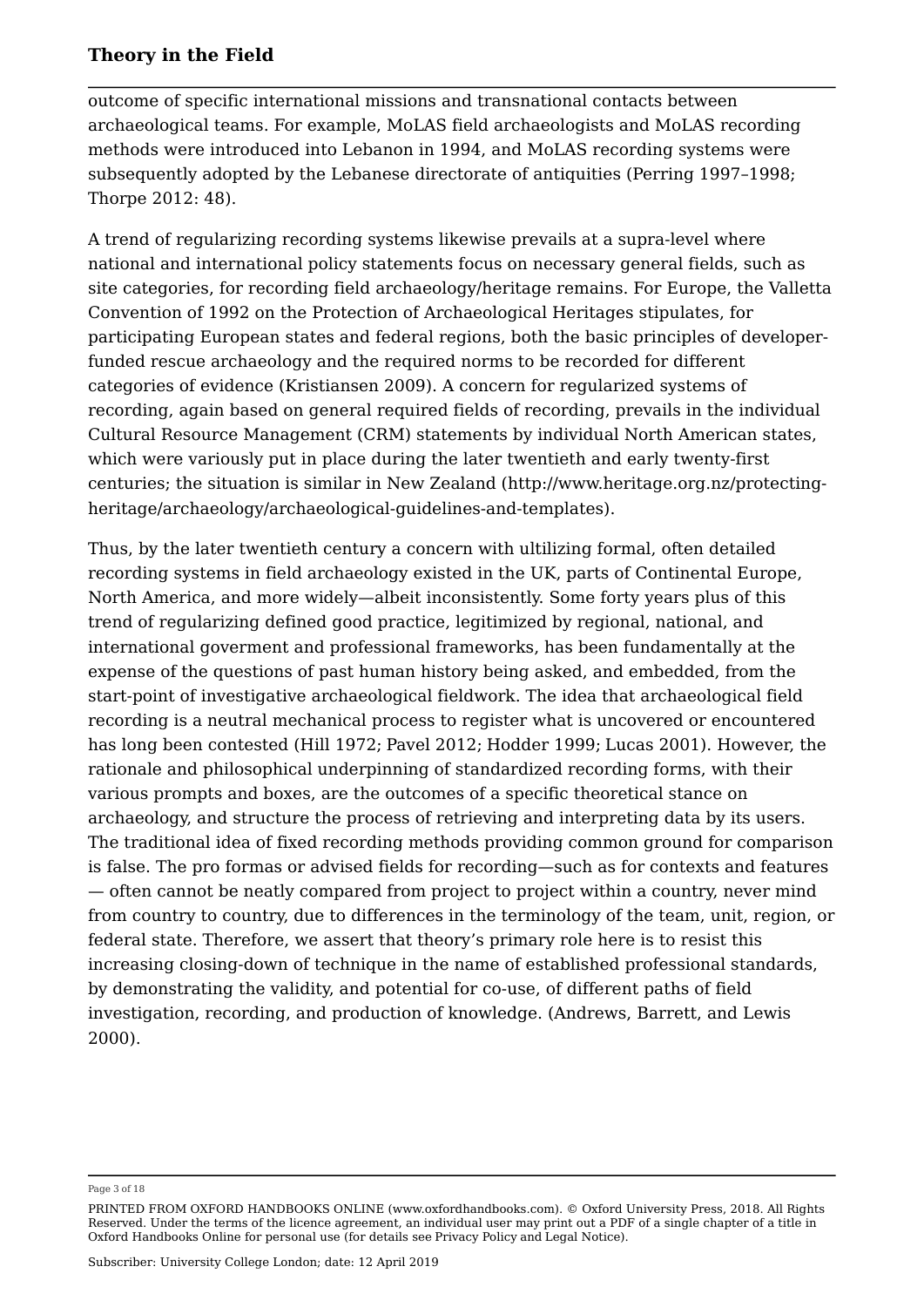# **Theory and craft**

In this section we make the case that theory and craft (the skills of fieldwork used to generate evidence and meaning) should not be separated, but that there should be an active, symbiotic relationship between the two.

The critique of the New or Processual Archaeology that developed from the late twentieth century did so on two fronts of relevance to field archaeology. One was to question the authority of established fieldwork procedures and report writing (Bender, Hamilton, and Tilley 2007; Woodward, Barrett, and Freeman 2000). The second was to question the interpretation of past human behaviours as being determined by general factors, rather than as the expression of specifically motivated strategies (e.g. Hodder 1982; Shanks and Tilley 1987). One consequence of the critique was a turning away from archaeology as a science of human behaviour and the embracing of archaeology as the study of a culturally driven humanity. This 'humanistic turn' (cf. Vinsrygg 1988) resulted in an increased suspicion amongst a then younger generation of academic, mostly British archaeologists of the role of science in contemporary society. To them, scientific explanation was restricted to the identification of generalized and deterministic processes, as opposed to specific and historically contingent conditions of causation for which a more nuanced understanding of the philosophy of science would have been required. In our view, science is not a matter of the unquestioning adoption of established techniques and the blind acceptance of established laws of process, even if 'normal science' as defined by Kuhn (1970) might sometimes be characterized in this way. Instead it is a commitment to the public accountability of its claims about the world, which is fulfilled by making the reasoning and methods used in particular field projects explicit and open to assessment and replication. This view introduces the idea that the construction and validation of knowledge (epistemology) must be relevant to the kinds of reality (ontology) that are being investigated, for, as Binford wrote: 'I cannot make any judgement about the rationality of the way you intend to proceed until you tell me what you are trying to accomplish' (Binford 2001: 669).

One way in which the opposition between the procedures of the humanities and those of the sciences referred to above might be overcome is to treat both as encompassing a diverse range of crafts. Craft concerns the creation and processes of making something. Increasingly the case has been made that fieldwork is as much a craft as a mere set of techniques (cf. Shanks and McGuire 1996). The skills associated with craft are defined by the competence with which procedures are designed that are relevant to the problems being investigated. In the first place, it must decided if the problems selected by field teams and field directors for investigation are actually worth investigating. This task is more demanding than it might initially appear. The problems chosen will tell us something about the investigator's commitment to a particular view as to the way the world works, and the priorities this person has in understanding that world—a consideration that brings together assumptions about both historical and contemporary conditions. Unsurprisingly, this is unlikely to be a matter of consensus. Second, craft requires an assessment of whether the product obtained by its implementation is relevant

Page 4 of 18

PRINTED FROM OXFORD HANDBOOKS ONLINE (www.oxfordhandbooks.com). © Oxford University Press, 2018. All Rights Reserved. Under the terms of the licence agreement, an individual user may print out a PDF of a single chapter of a title in Oxford Handbooks Online for personal use (for details see Privacy Policy and Legal Notice).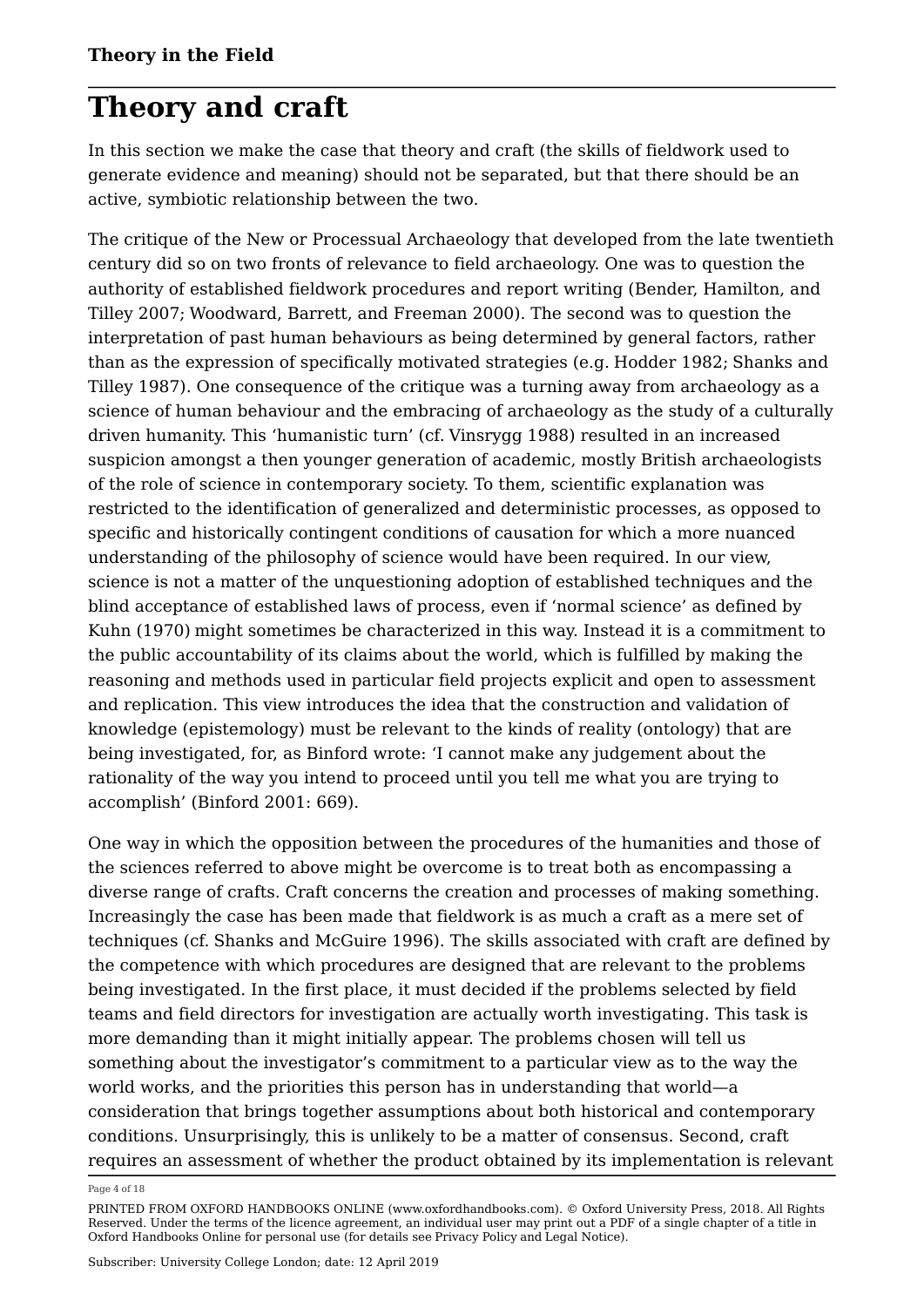to the task at hand. For example, we might wonder whether a written text, a museum display, or an enactment is the best product to bring forth an understanding of the historical problems under consideration; and we might ask who is doing the understanding, since understanding is not absolute but dependent upon the audience. Lastly, craft is about engagement with material conditions, in this case the complex organization of archaeological fieldwork, which raises the question of who can play a part in the various stages of such creativity (Berggren and Hodder 2003). All of this requires intellectual clarity in preparing, undertaking, and presenting fieldwork.

Theory cannot be caricatured as speculation about how the past might have been; instead it allows us to consider the design and practical consequences of the craft of investigation. Nor does theory come after the fact; it is not an optional extra, to be added to the recording of material as one means of its interpretation. Facts are pertinent to a way of seeing the world, and as such require the kind of evaluation that theory is designed to deliver (cf. Latour 2010). This ensures that we are not plunged into an incoherent relativism, but that we both recognize and assess that the facts that matter to us are the products of our choice to pursue a particular engagement with problems and materials.

Fieldwork discovers new *things* and new relationships (if it did not do so it would not be worth undertaking), but, as David Clarke noted in 1973, the developing methodologies that are currently 'detecting more, different and previously unknown data attributes' and extending 'our capacity for information recovery, manipulation and analysis' do not in themselves drive the rise of 'vigorous, productive and competitive new paradigms' (Clarke 1973: 7–11). The new and surprising finds have to be brought into view from one or more perspectives whence their significance/meaning can be assessed. This is a matter of considerable practical importance in commercial archaeology, where fixed-price contracts have the potential to render the unsuspected discovery a considerable financial risk (McGill 1995: 114). The perspectives from which the significance of such finds can be established therefore demand critical attention, and it follows that in the best of worlds these perspectives need to be available to all field practitioners.

Thus theory can be treated as a tool of enquiry that is situated *within* the toolbox of the craft of field archaeology. 'Theory' is not the 'container' of the tools, and claims to the pre-eminence of a single theoretical position are as barren as the claim to a single methodology. We need a plurality of approaches from which to choose. Today, any theory of fieldwork involves considerations of the role of the individual in the practical and interpretive procedures of fieldwork and of the social dynamics of the communities of archaeologists that undertake it (Edgeworth 1990). The craft of fieldwork involves people physically encountering and uncovering the material remains of the past in rural and urban landscapes. Excavation is often characterized as a process of destruction—features are excavated and destroyed and artefacts taken from their contexts, and the integrity of their associations disrupted by being physically regrouped by type, and placed in distant stores and museum displays. This potentially negative aspect of fieldwork has been

Page 5 of 18

PRINTED FROM OXFORD HANDBOOKS ONLINE (www.oxfordhandbooks.com). © Oxford University Press, 2018. All Rights Reserved. Under the terms of the licence agreement, an individual user may print out a PDF of a single chapter of a title in Oxford Handbooks Online for personal use (for details see Privacy Policy and Legal Notice).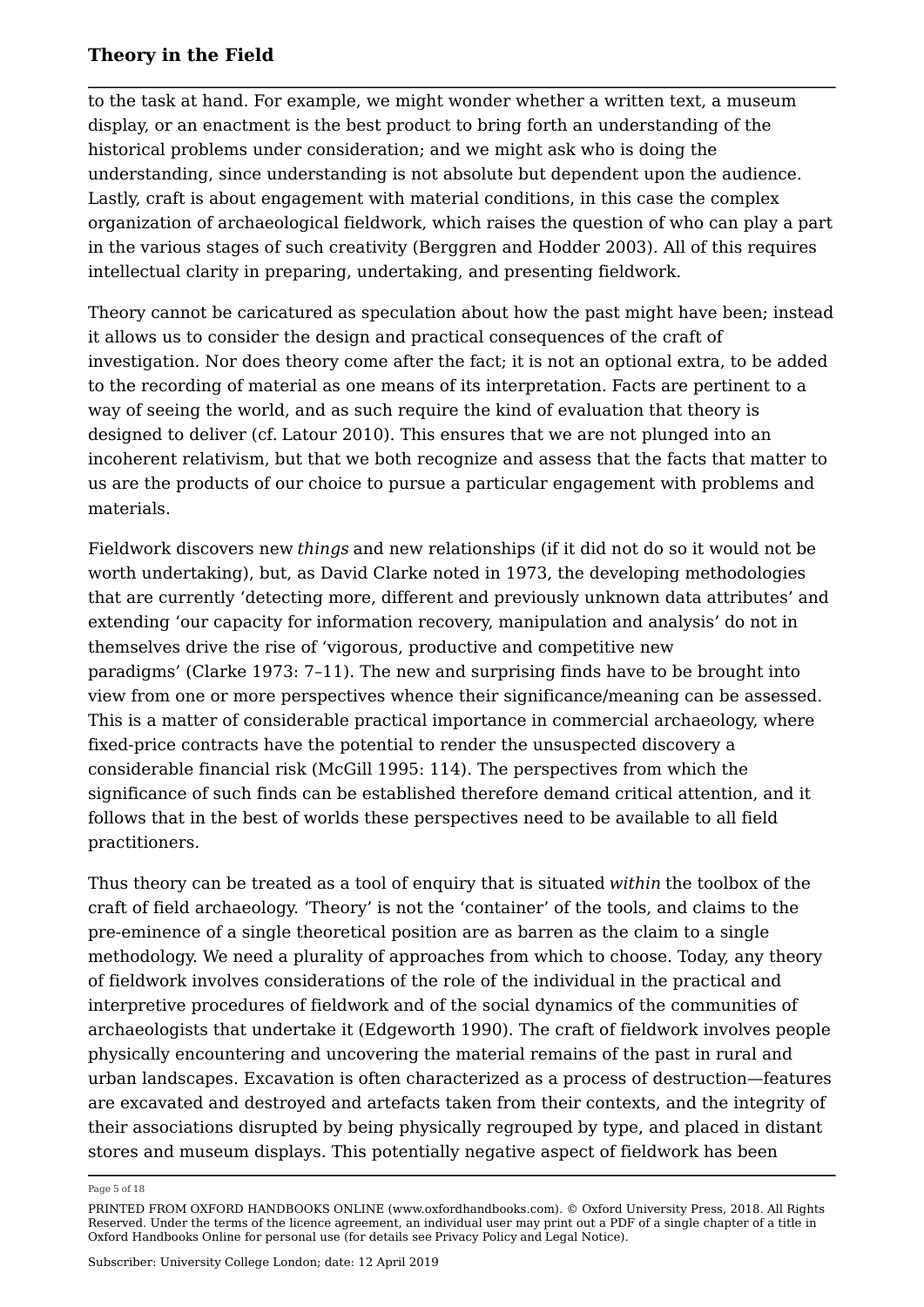interestingly salvaged and theorized by Gavin Lucas as a process of construction and materialization, in which fieldwork builds an understanding of the past that, with each stage, has material outcomes, including the bagged and boxed material in museum stores, exhibitions, site reconstructions, digital databases, books, and papers (Lucas 2001). The following discussion incorporates these perspectives of fieldwork by understanding it to be a process of construction in which the cumulative acts *and* theoretically informed choices of each individual engaged in fieldwork are foremost in the productive materialization of the outcome.

# **A question of purpose**

As an example of the conflicting approaches that would either remain hidden or emerge as confused terminologies in an archaeology that is defined merely in terms of its techniques, let us consider how we might define the object of archaeological study. To understand this issue, we must be clear as to the distinction between the question of ontology, or what actually exists, and the question of epistemology, which is concerned with the theory of knowledge. It follows, as we have already indicated, that epistemological procedures should be designed relative to ontological conditions, and we presume it is the latter that defines the object of archaeological study. The link is obviously complex: epistemologies are the practical acceptance of certain ontologies, which means that field methods cannot simply be accepted as unproblematic and selfevident, for the simple reason that they also deliver a *particular* conception of the reality that is being investigated. It is here, at the very heart of archaeological enquiry, that the conflict arises between treating the material remains themselves and/or the now extinct conditions of past human existence as the object of archaeological study, since these are not one and the same thing.

The need to ensure that material remains are unambiguously representative of past human behaviours, and to understand their associated site formation processes, remain key concerns. In the case of the study of material remains, the ontological issue for archaeology appears to be that of considering the patterned variability in the material remains to be a manifestation of the human intentions and actions that created it. This was addressed most clearly by Lewis Binford in the development of his 'Middle Range Theory' (Binford 1981). It was by experimentation and replication that Binford established a robust framework to enable the archaeological residues of hunter-gatherers to be used as tokens of particular activities. Stephen Shennan, from the rather different perspective of the dynamics of artefact distribution and the development of these over time, has called for 'programmes of empirical research' which 'provide a basis for explaining patterns of variation in the world' (Shennan 2012: 15). In these and other cases, the object of study is the variation in archaeological materials as indicative of historical processes, in which epistemological procedures are designed to reduce uncertainty about the significance of archaeological observations (cf. Renfrew 1984).

Page 6 of 18

PRINTED FROM OXFORD HANDBOOKS ONLINE (www.oxfordhandbooks.com). © Oxford University Press, 2018. All Rights Reserved. Under the terms of the licence agreement, an individual user may print out a PDF of a single chapter of a title in Oxford Handbooks Online for personal use (for details see Privacy Policy and Legal Notice).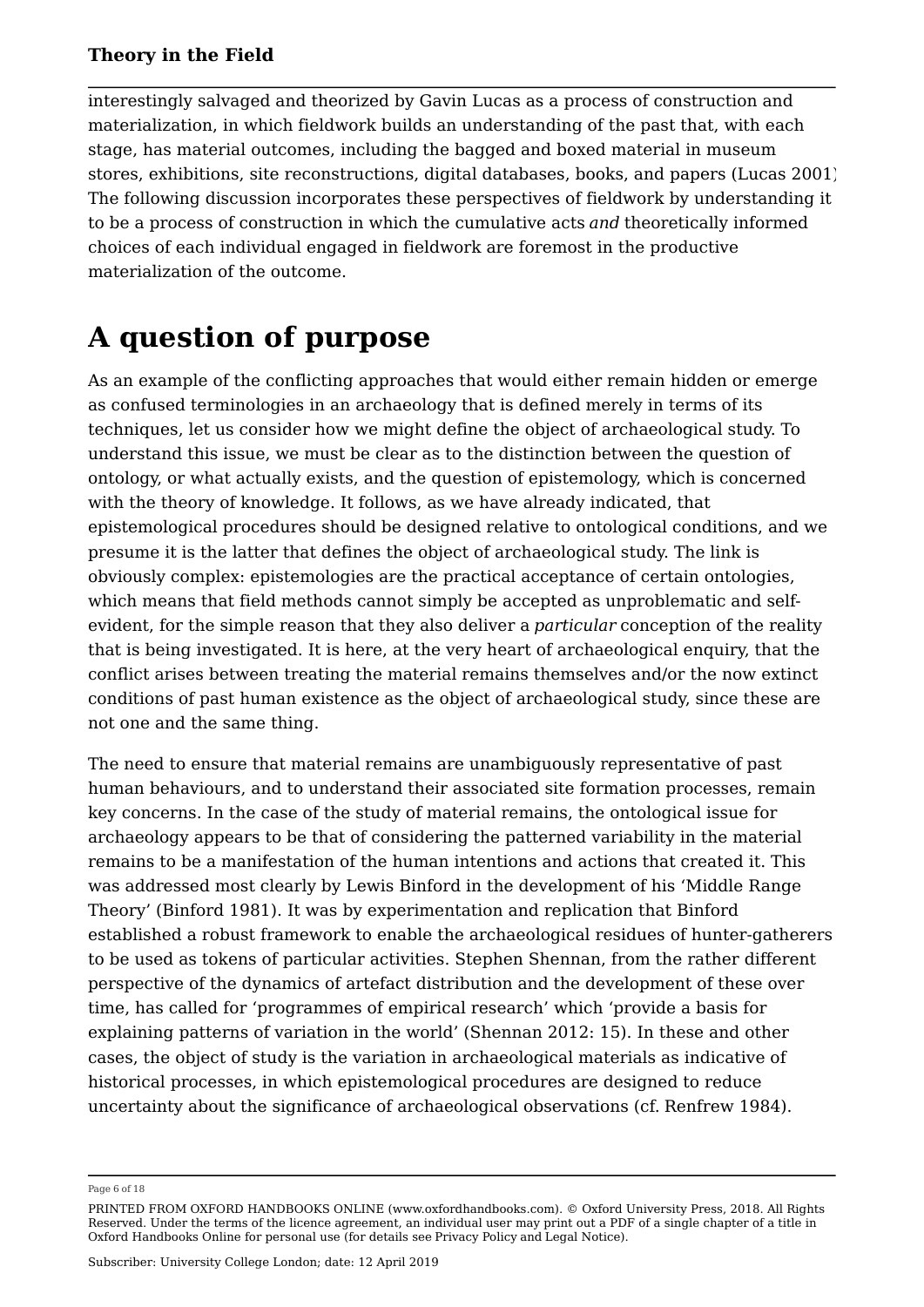If we now turn to the claim that it is the historical conditions of human existence that are the reality that concerns us and therefore the object of archaeological study, things look rather different (Hodder 1982). A full understanding of formation processes that have affected the archaeological record as recovered in the field (Schiffer's 1987 'natural' and 'cultural' transformations) are indisputably vital to an adequate epistemology; but the reality now sought extends beyond the reconstruction of physical processes of production and site formation to address the diverse ways different human communities in the past might have brought a practical and discursive understanding of the material milieu that they inhabited, and coped with, via chosen ways of living. This leads to much greater uncertainty in the process of interpretation, not simply because the task is more difficult, but because the same material conditions are likely to have been encountered from different perspectives—such as the ways symbols of authority might be seen either as markers of legitimate power or as the trappings of oppression (Miller and Tilley 1984; Harrison-Buck 2012). For example, such a duality is expressed by Michael in *The Archaeology of the Colonized* (2004), in which roads built in Anatolia during the early Roman empire are interpreted as being constant physical reminders of external power, and as routes of access and penetration by administrators and troops.

Theory, therefore, allows us to clarify the different views as to what field archaeology is about, and to explore the ways in which each view evaluates its own procedures. As researchers, we are likely to find one of these ways more conducive to our own interests in archaeology than the other, but we have to be able to understand why that is the case and to explore its consequences effectively; and those consequences extend to the practices of fieldwork itself. To treat field methodology as if it were innocent of our prejudices as to what archaeology might be designed to achieve is clearly nonsense, and is certainly not the basis upon which to claim that field methods are objective. Objectivity is something that has to be won—the product of self-reflexive enquiry and debate with others, rather than of the use of techniques simply because they exist in the textbooks and field manuals. Take the example of single-context stratigraphic recording (Harris 1979) which lies at the heart of modern British excavation procedures and which most UK archaeologists now take for granted. The only absolute relationships that can exist between deposits, surfaces, and cuts recorded according to standard procedures are sequential; most excavation procedures are designed to establish sequences of stratigraphic units in these terms, and to link such sequences to a chronological scale and to a sequence of formation processes. However, if we are interested in the historical conditions of human existence, and thus the material contexts within which human communities once operated, then we have to confront the fact that those conditions have always been multi-period. The remains of the fifth and sixth century CE in western Europe, for example, are always stratigraphically later than the deposits marking the final stages of Roman imperial rule, but many of those who lived in these later centuries did so amongst still-standing Roman architectural remnants. Certainly, memories of Roman rule and such remains will have shaped perceptions of their fifth-/sixth-century world. Martin Carver recognized some time ago that this required a significant modification of the way stratigraphic sequences should be depicted, for what is gained in

Page 7 of 18

PRINTED FROM OXFORD HANDBOOKS ONLINE (www.oxfordhandbooks.com). © Oxford University Press, 2018. All Rights Reserved. Under the terms of the licence agreement, an individual user may print out a PDF of a single chapter of a title in Oxford Handbooks Online for personal use (for details see Privacy Policy and Legal Notice).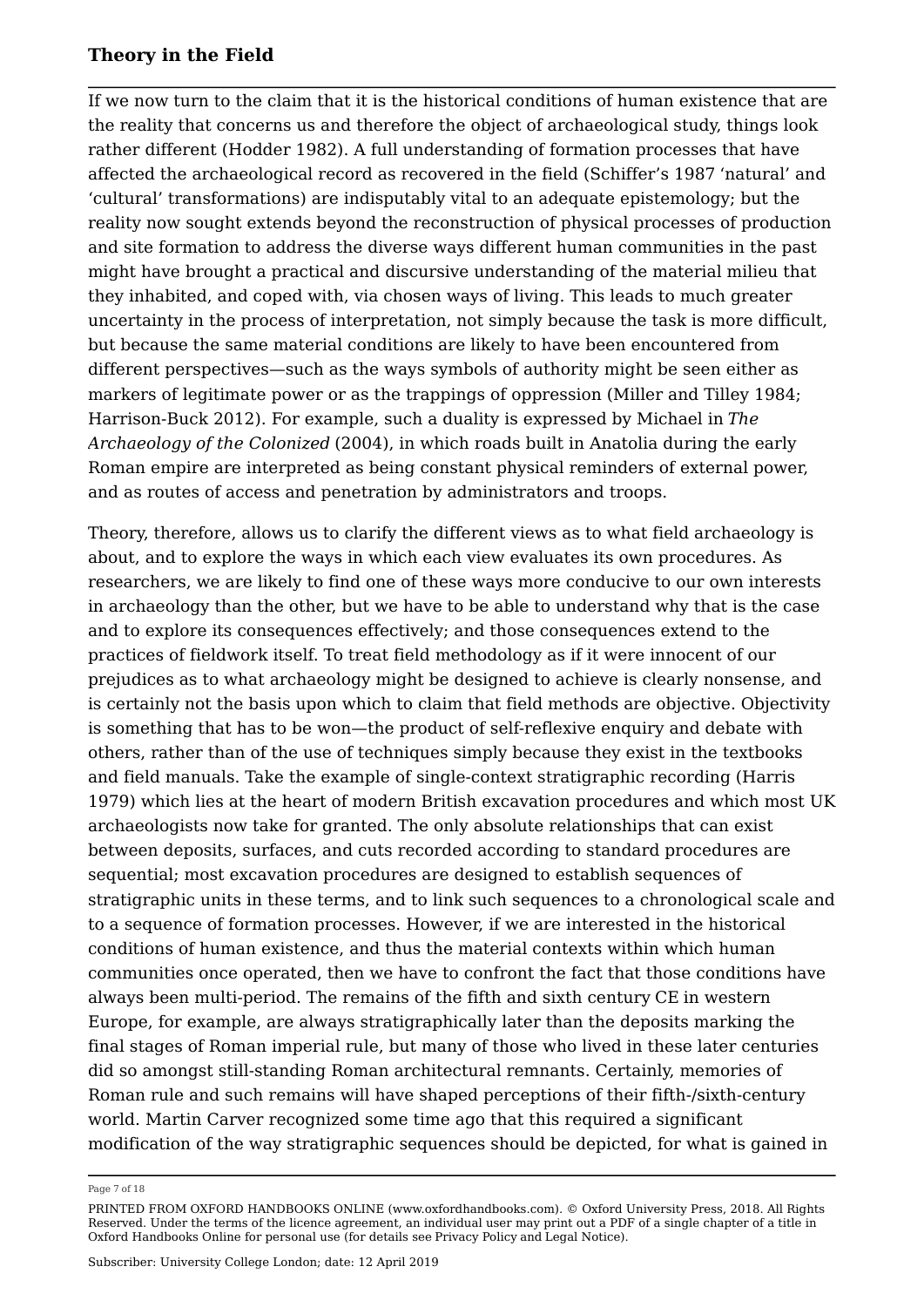understanding an inhabited space by separating the floor of a room from its walls, simply because the floor was laid down after the walls were built? (Carver 1990: 97).

# **Fieldwork as a** *chaîne opératoire*

Archaeology in the field cannot be treated as a discrete entity in the overall process of historical enquiry. Instead, one way of characterizing archaeological field practice is as a form of extended *chaîne opératoire*—an intertwined sequence of operational, personal, and social acts (Lemonnier 1986). The sequence might originate either in an academic research programme, in the demands of commercial and cultural resource management, or in local initiatives by various archaeological groups and interested communities. Each develops a different kind of relationship to current research, philosophical traditions, and socioeconomic contexts, and each has its potential conclusions in the various outputs of fieldwork, their impact on academia, and the contributions of field interventions to the historical awareness of society at large.

To develop the *chaîne opératoire* analogy, field practice can be conceived of as a craft in which you adjust your choice of actions until you become comfortable with what you achieve and at the same time sequentially gain a clearer understanding of where you are trying to get. In archaeology, it is a concept that has been applied to understanding the process of production for artefacts, such as flint tools or pottery (Van Der Leeuw 1993). If field archaeology is theorized in this way, it is indisputably a subject (person)-centred craft, where options and chains of consequences are continuously brought into consideration by the individuals involved in choosing what actions to carry out in the field and how to bring the material outcomes together to construct and present interpretations. A subject (person)-centred archaeology, as introduced here, is not subjective *per se* because it is subject-centred. It is not an entry into the chaotic world where anything goes (Feyerabend 1975) and where all actions and interpretations are equally valid. A subject-centred craft involves individuals weighing up all the range of options, actions, and possibilities—of how to walk a landscape, how to trowel or mattock a layer, how to section a deposit, how to sample or empty a feature, how to connect different parts of a site or landscape interpretively, and so on. Resources, finances, time, and project hierarchies allowing (and these are big remits), all field archaeologists have access to, or can choose to use, environmental data, standard ways of describing and recording finds and features, reflexive logs, digital technologies, sensory perspectives, and/or a variety of other techniques. Using a phenomenological approach, for instance, does not preclude using the available palynological information to inform interpretation, and it would be wrong to characterize it as doing so (Chapman and Gearey 2000). Similarly, Site Catchment Analysis mapping in the 1970s did not require that topography was (senselessly) ignored in characterizing site catchments, although in actuality it often was (Hamilton and Whitehouse 2006). The integrity of our line of argument lies in the recognition that fieldwork *is* a subject-centred practice; and therefore to rigidly situate field practice in any one framework of prevailing archaeological theory is a cop-out because it avoids dealing with the consequences of individual actions and decisions in the

Page 8 of 18

PRINTED FROM OXFORD HANDBOOKS ONLINE (www.oxfordhandbooks.com). © Oxford University Press, 2018. All Rights Reserved. Under the terms of the licence agreement, an individual user may print out a PDF of a single chapter of a title in Oxford Handbooks Online for personal use (for details see Privacy Policy and Legal Notice).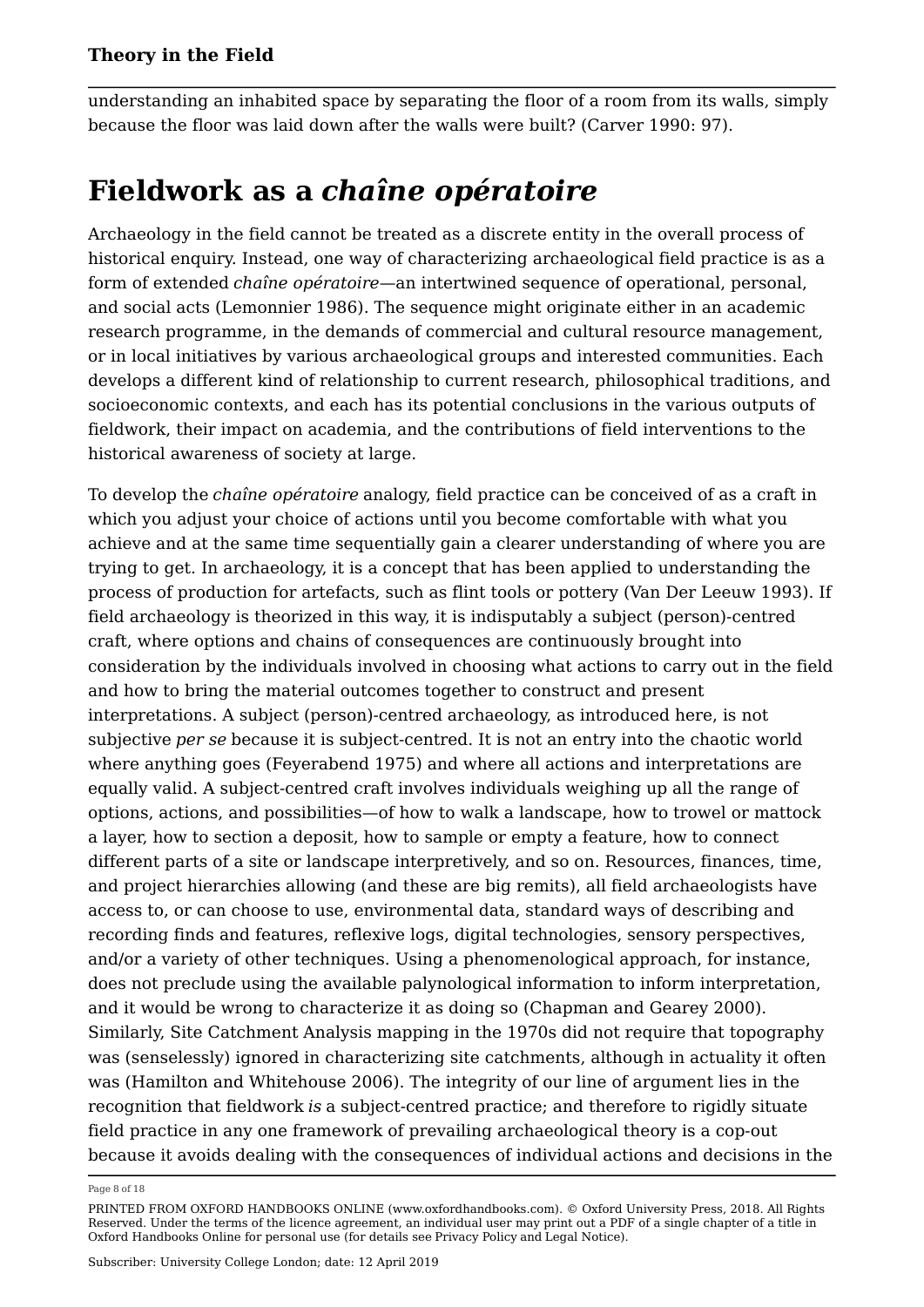fieldwork process. Theory at the level of 'isms'—'processualism', 'post processualism', 'empiricism', and so on—should not provide single overarching frameworks in which a fieldwork project takes place. Instead, theory should be seen as a key resource that field archaeologists have to hand. Just as a craftsperson reaches for something that works at that moment, so too can those undertaking fieldwork potentially simultaneously draw upon a range of theoretical perspectives and practical methodologies.

We need to move to methods of fieldwork that are open to diverse inputs and theoretical perspectives in constructing an understanding of sites, places, and the people that lived in, and used them, rather than clinging to an academic perspective that is neurotic about mixing theoretical stances (Hamilton et al. 2008). Whether all approaches will receive the same amount of academic, commercial, or public attention is of course another matter. For example, the sequential, *chaîne opératoire* nature of the fieldwork procedures requires critical analysis of the ways in which it tends to structure archaeological career prospects. As long as field survey and excavation are treated as the unproblematic application of standard techniques to recover data sets that are only subsequently open to interpretation, a career distinction in terms of status, reward, and security will separate those who are deemed to do the technical work of recovery and those who are endowed with the intellectual tasks of interpretation.

It seems strange that those who are involved in crafting the recovery of the material conditions of the past are recurrently those who are granted the lowest status, poorest working conditions, and weakest job security (e.g. see Zeber 1997 for North American archaeology). At each point in the craft sequence of fieldwork there are indisputable power hierarchies—for example, relating to the uptake of the interpretive perspectives of the experienced and the inexperienced, and to organizational structures of on-site and off-site decision making. There have been specific experiments to make the tasks of fieldwork a democratic process, more rooted in the communities local to the excavation and involving volunteers (e.g. Faulkner 2000 for the UK). However, in parts of the world where hired local labour essentially contributes to fieldwork, this becomes a complex and highly politicized concept (e.g. Steele 2005: 50ff., discussing the intersection between politics, local communities, and archaeology in the Middle East).

# **Lock-ins (resistance to change)?**

Field archaeology's ever-widening contemporary interest in a mainstream compliance with the legal and administratative organizational structures of public policy and the commercial world (e.g. EAA 2000, and Gupta 2000 for such a need in India) could be argued to have had a catastrophic effect on the development of a theory of field archaeology (Webley et al. 2012). For example, it is striking just how long the methodologies and procedures of Anglo-American archaeological field practice have uniquely remained aligned to an overarching processual framework of enquiry that adjourns/postpones interpretation from the primary recognition of adaptive and interacting processes. This is in spite of more than three decades of post-processual

Page 9 of 18

PRINTED FROM OXFORD HANDBOOKS ONLINE (www.oxfordhandbooks.com). © Oxford University Press, 2018. All Rights Reserved. Under the terms of the licence agreement, an individual user may print out a PDF of a single chapter of a title in Oxford Handbooks Online for personal use (for details see Privacy Policy and Legal Notice).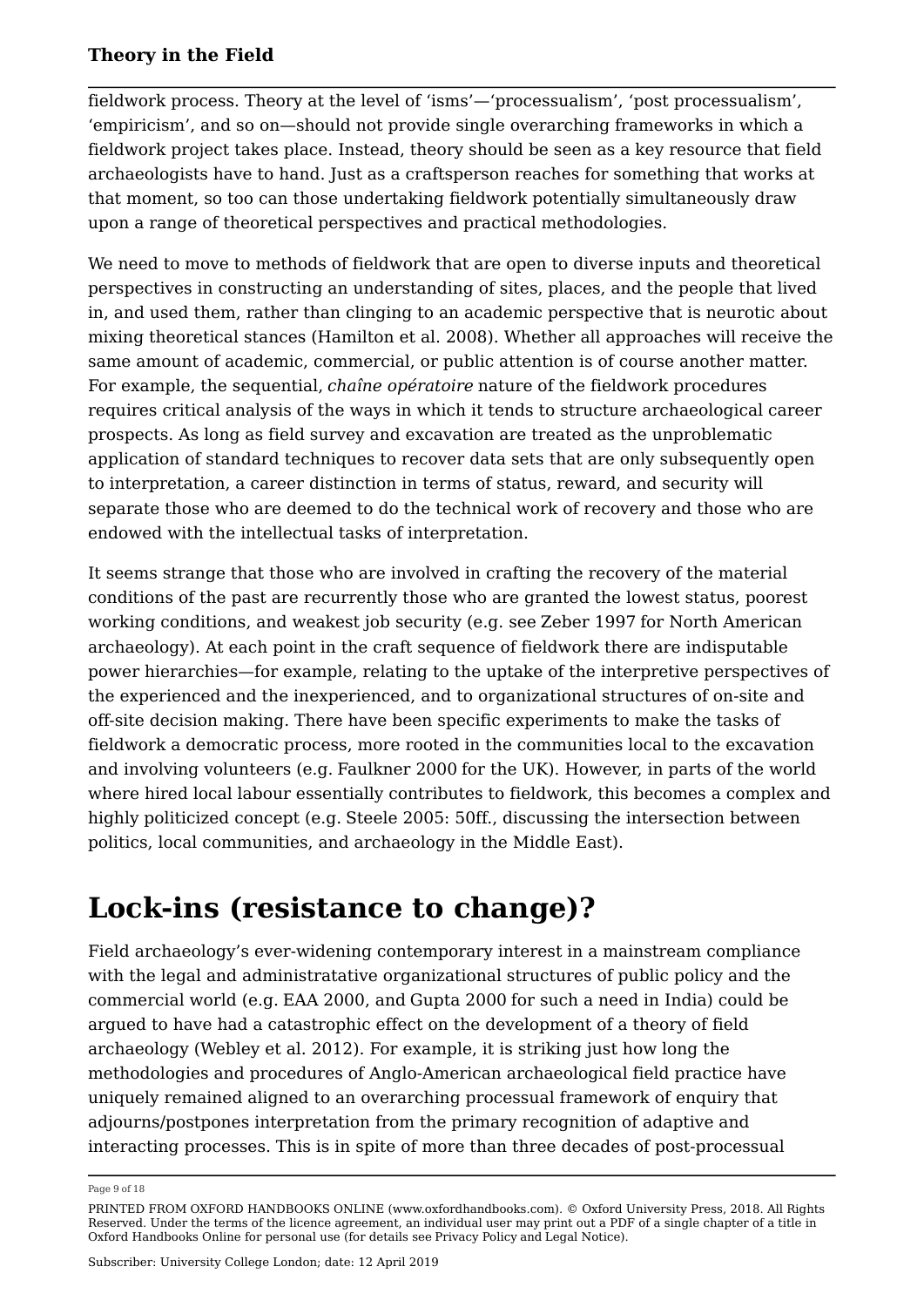critique of archaeological method, notably in the UK, the Netherlands, and Scandanavia (Shanks 2008: 134), and for British prehistory in particular, a large part of archaeological synthesis adopting an interpretative, post-processual approach. For UK field archaeology, and potentially more widely, this situation could be described as a 'lock-in' resulting from organizational self-reinforcing feedback. The emergence of post-processual archaeology in Britain was concurrent with full recognition in planning procedures of developer-led and funded archaeology. This is now where the bulk of field archaeology in Britain takes place; it has increasingly become a branch of commercial organization culture, and draws the rules, procedures, and standards of the building industry and planning departments into the pre-existing methodologies of its fieldwork. The use of 'scientific' method aligns easily with the need for success in competitive tendering that is reliant on compliance with standards set by professional bodies, rigid methodological statements, prescribed sampling strategies, and the production of formulaic reports (Hamilton 1996, 1999). In Britain, all of this is reinforced by the advisory direction and professional validation procedures of the Chartered Institute for Archaeologists and English Heritage (National Planning Policy Framework 2011). The contemporary organization and practice of development-led archaeology across the Low Countries, France, Germany, Denmark, and Ireland, in addition to Britain, varies considerably, but is often simplified as a dichotomy between being a public task of state (e.g. Inrap in France, Schlanger 2012) or local authorities as against funding supplied by competing commercial developers. Inevitably the situation is more complex than this (Kristiansen 2009; Demoule 2012; Webley et al. 2012), but the overall outcome either way has been increasing static frameworks of methods and documentation processes that are directed to satisfying *supra*-local/regional scales of validation. In the business world, formalized systems of work and reporting are recognized by organizations to have the advantage/disadvantage of encouraging a high level of stability over time. More generally, for academically based field research, it could be argued that the required standard formats and expectations of major grant applications for fieldwork to public bodies and higher research institutions equally creates a resistance to change and general lack of openness to debates and 'mixed methodologies'.

# **Community responsibility**

The involvement of state or regional agencies, either as guardians of the archaeological heritage or as funding agencies, and the charitable sponsorship that exists are predicated upon the belief that the preservation and study of the material heritage is of public benefit. Most people therefore have a varying degree of investment in archaeology, be it willing or otherwise, as commercial funders, as taxpayers, and as those in whose name conservation and cultural resource management policies are implemented. It would therefore seem to be incumbent upon the archaeological discipline to ensure not only that the results of its inquiries are made available in terms that are understandable to these groups, but also that the procedures of archaeological research and the priorities that seek funding are similarly communicated and open to wider assessment. Indeed, such a move would seem to be essential if public support for investment in the discipline is to

Page 10 of 18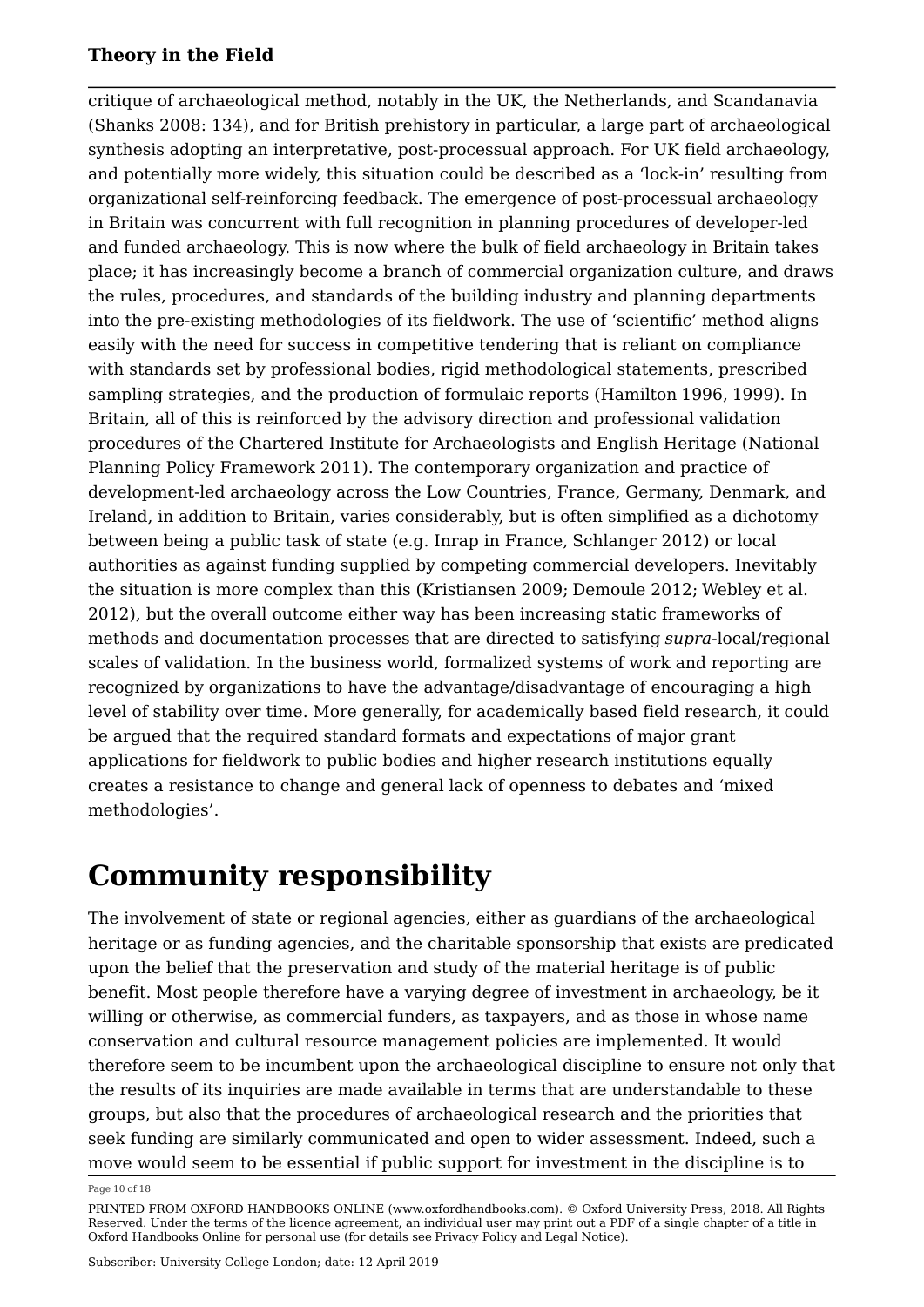continue. Dawdy, for example, has advocated a move towards a 'futurist archaeology' that has 'simultaneously a pragmatic, ethical and intellectual appeal' and 'intersects with contemporary social problems', and notes that an early twenty-first-century climate of crisis pushes archaeology to be relevant and useful to the present (Dawdy 2009: 142). Several years down the line, this ethos continues to have a strong currency.

The past is always contentious: historical narratives are open to a number of different perspectives that may be culturally, ethnically, and politically charged. However, our concern continues to be with the disciplinary procedures of archaeology, as they are broadly defined by current intellectual assumptions and methodologies. The wider community's involvement in these archaeological processes requires much more than the distillation of results in widely disseminated formats. There needs to be the possibility of a general level of engagement with the archaeological procedures by which an understanding of the human past is achieved. Given that archaeology is characterized by methodological and intellectual diversity, we are not suggesting that by responding to the need for a wider community of involvement, we offer a false image of disciplinary unity; it is after all debate and disagreement that drive research and foster interest and commitment. Nor are we suggesting that the complexity of the issues which archaeology addresses should be masked by an oversimplification or a 'dumbing-down' of the discipline's demanding intellectual programme. What we seek instead is the development of a currency that expresses some of the basic intellectual and analytical procedures of archaeology, provides the means of converting complex intellectual priorities into widely understood conservation and research priorities, and provides the medium through which conflicting claims about the practice of archaeology may be assessed. In other words, this is a currency that is required for dialogue and the exchange of ideas between different communities of interest right from the point of commencement of fieldwork.

Given that methodological procedures are currently treated as a system of recovery that is distinct from what are assumed to be the subsequent processes of historical interpretation, three important consequences arise from this separation of observation from interpretation. First, it disrupts the theoretically designed bridge that should span ontological claims and empirical investigation. As a result, fieldwork procedures tend to float free from the wider programme of enquiry. Oddly, as we have already noted, this is often welcomed as an indication of the 'objectivity' of fieldwork, as if objectivity were a quality secured by not knowing why you might be recording what you are recording. Second, by marginalizing fieldwork from the process of historical enquiry, those undertaking excavation and field recording are themselves similarly marginalized in the processes of writing history despite their hands-on engagement with primary data (cf. Andrews et al. 2000; Berggren and Hodder 2003). They are also, incidentally, relieved from the responsibility of evaluating the intellectual and empirical competence of the research programme (a position that can hardly be described as 'objective'). The problems accompanying the marginalization of fieldwork from the main task of historical enquiry are compounded by the expectations of the wider community—including those paying for commercially funded excavations, who are likely to be most interested in the discovery procedures employed by archaeology, but might expect those procedures to

Page 11 of 18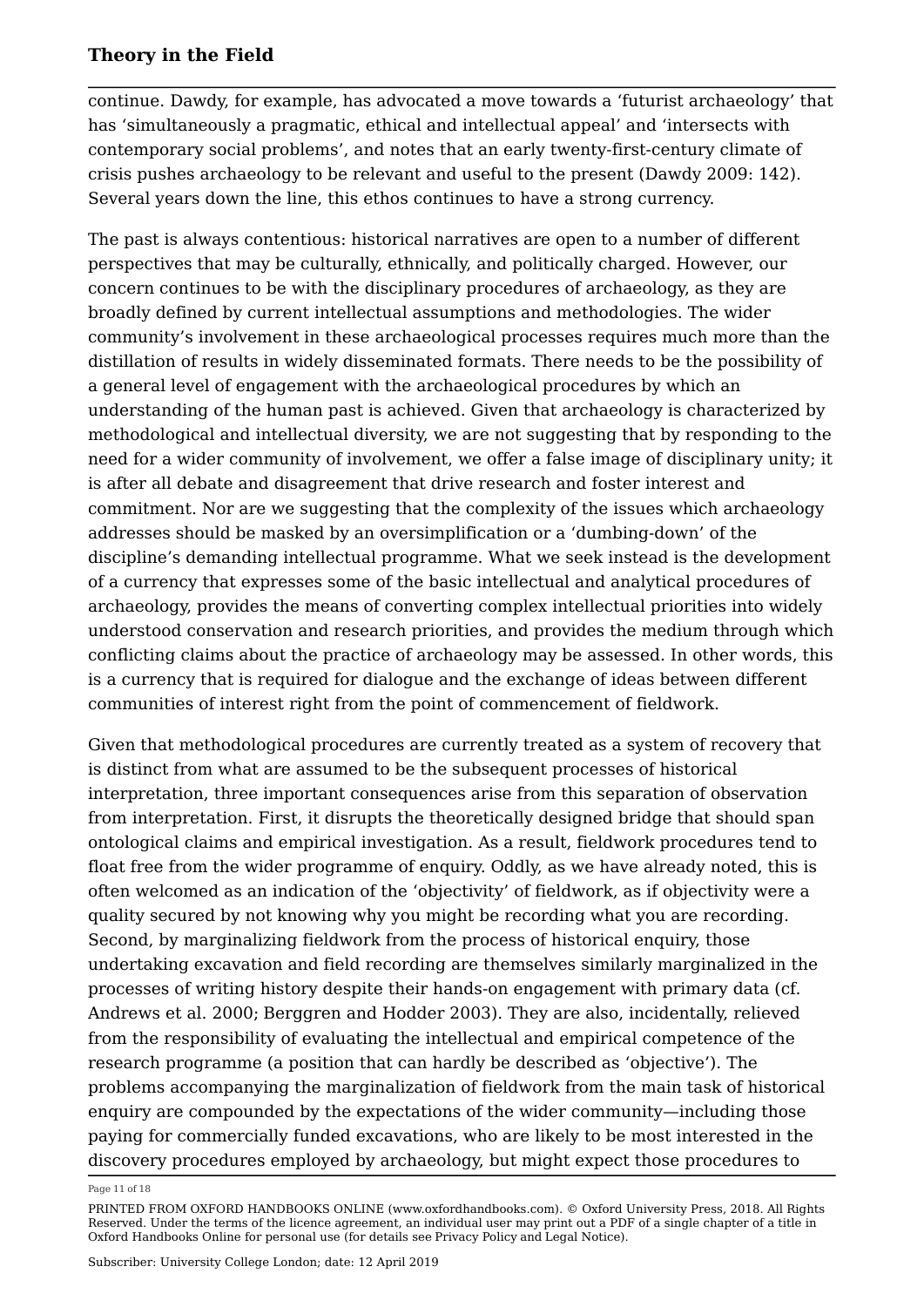involve discovering something about the past rather than simply discovering what is in the ground.

Third, deferring historical interpretation to the period after data recovery, rather than developing interpretation in the actual process of recovery, accrues certain dangers. Either the interpretation never happens (as witnessed by the unpublished literature of reportage accumulating in numerous archives and commercial impact reports), or it focuses upon highly specialist analysis of particular data sets, lacking the development of a holistic view to illuminate actual historical conditions. It also supports the misplaced view that interpretation is of secondary importance to data recording, the latter (falsely) regarded as timelessly secure and the former, interpretation, treated as transitory and in some way 'subjective'. This last claim would also, on the face of it, seem to refute the possibility that our knowledge of the past is cumulatively improving over time. However, we surely do understand more fully today than we did previously the complex nature of the past and the quality of the intellectual and practical demands that attend upon its study. If it were indeed the case that archaeology were making no progress in better understanding the object of its study but simply accumulating more stuff, then it would be difficult to justify its continued funding.

# **An integrated archaeology**

In conclusion, we will now offer one strategy for an integrated approach to the evidence available in field archaeology that is necessarily based upon a particular ontology—a claim about the nature of historical realities. The archaeological record comprises the remains of the various material conditions that different human communities once occupied, modified, and from which they extracted the means for life. In any one period we might characterize the built environment, the technical facilities contained within that environment, the relics of earlier activity, the wider topography of landscape, and the existing resources of nature as providing an 'architecture of life'. We here employ this concept of 'architecture' generically to characterize the materialities within which people lived and so found a place for themselves. Human history is made from the living-out of routines, the execution of strategic decisions, and the playing-out of conflicts over the control of resources, as well as from the long-term trajectories in which, for example, resources are accumulated or eroded, populations ebb and flow, and climates change. Past forms of life, human identities, their values and demands, and the authorities to which they responded were all made with reference to the available material realities that were afforded by the existence of other people, the buildings and natural surroundings that were inhabited, and the technologies that were available. Accordingly, archaeology might now be defined as the empirical investigation of how, given the material conditions that defined places and facilities—the 'architectures of life' that were available at any time—certain forms of humanity became possible. It should seek to explore the consequences that arose from the ways in which such particular forms of humanity might once have operated.

Page 12 of 18

PRINTED FROM OXFORD HANDBOOKS ONLINE (www.oxfordhandbooks.com). © Oxford University Press, 2018. All Rights Reserved. Under the terms of the licence agreement, an individual user may print out a PDF of a single chapter of a title in Oxford Handbooks Online for personal use (for details see Privacy Policy and Legal Notice).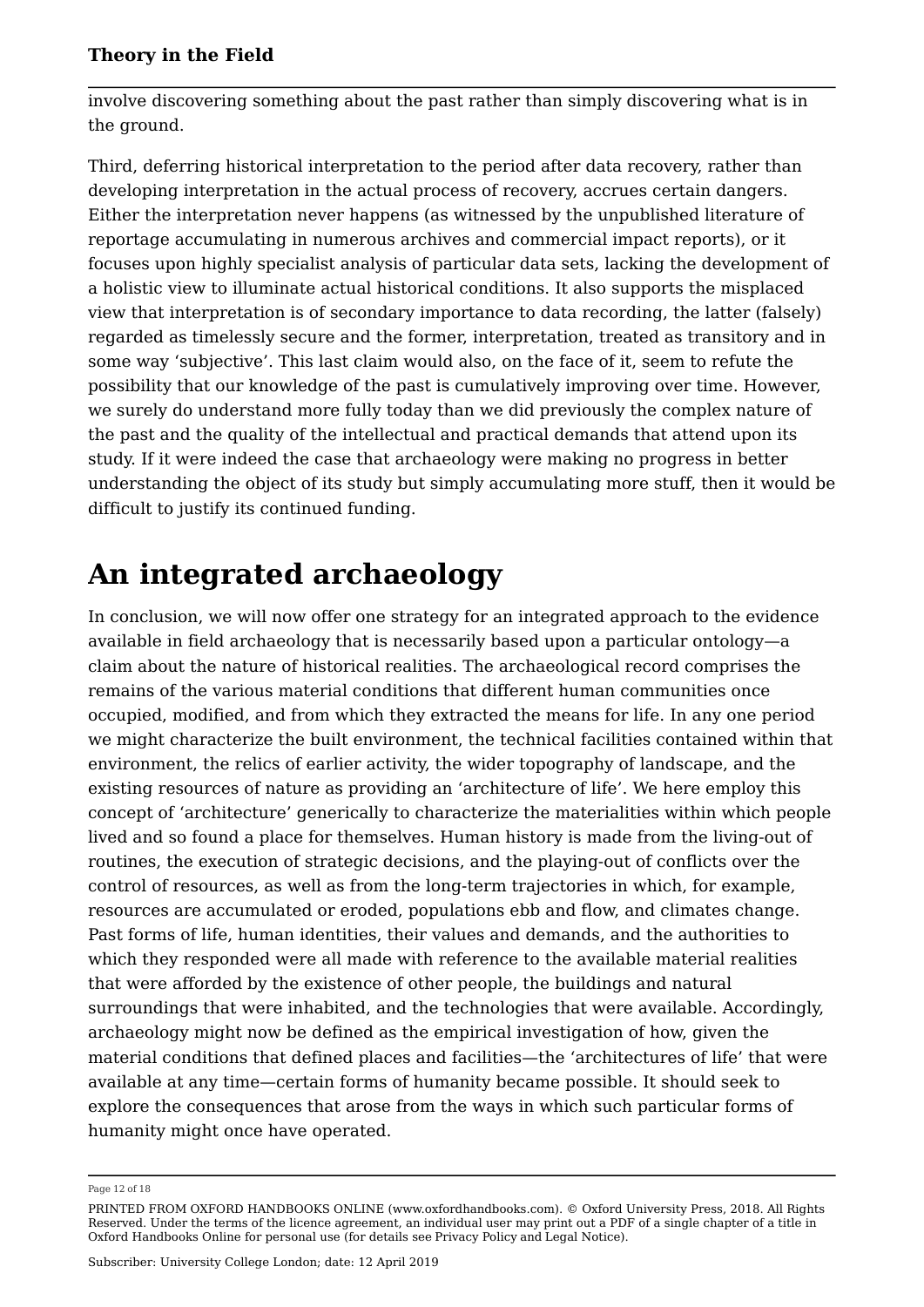The base currency for an archaeology and a field archaeology that can be widely comprehended could therefore be cast as the investigation of 'inhabited architectures'. Thus, for example, stratigraphic analysis is obviously an essential part of the excavation procedure, but only as a preliminary towards building the more holistic view of a period's 'architecture'. Reconstituting the spaces once inhabited and the resources once exploited requires that excavation procedures allow for the synthesis of the stratigraphic analysis into a history of spatially ordered environments, rather than being a form of analysis that disaggregates those environments into a sequence of individual, stratigraphically ordered units. Since the late twentieth century, creating such spatial architectures has been rendered commonly accessible through the use of machine-based mapping, digital reconstruction and GIS. When this mapping data is presented in atlas format, it can be rendered understandable by deploying sequential interpretive narratives of the human presence. Although a viable possibility, an issue is how much of this interpretation and scale of visualization is actually realised 'on site' when fieldwork strategies can respond to unfolding patterns, rather than after fieldwork. It is an understanding of this spatial architecture that can ensure that the historical significance of the material is explored, and can secure research priorities in relation to a coherently described material resource. The style of presentation needs to be strongly visual, concern itself with the constraints, options, and perspectives that informed the performance and labours of the inhabitants, and benefit from written commentaries in the active voice of engagement rather than the passive voice of description (e.g. Framework Archaeology's timetravel links for Heathrow Terminal 5: http://www.framearch.co.uk/t5/2006/08/23/8500-4000-bc-deep-forest-and-ariver/). This would further extend what we have described above as a 'subject (person-)centred archaeology', and would provide a visual and textual medium within which the significance of archaeological fieldwork could be discussed. Given that archaeology and, in the context of the above discussion, field archaeology needs to establish the value of its own work in competing for limited funding and has a commitment to ensure the widest possible public understanding of its aims and achievements, this currency we suggest offers a means of achieving those ends. Indeed, if they were written and illustrated in such terms, people might actually start reading archaeological fieldwork reports, and this cannot be possible without the pre-theorization outlined above.

### **Further reading**

There are numerous textbooks on field archaeology, with one of the best being M. Carver (2009), *Archaeological Investigation*. The major example of a reflexive approach to field archaeology remains that of Çatal Höyük, whose updated website is at http:// www.catalhoyuk.com/; but see also **B. Bender, S. Hamilton, and C. Tilley (2007)**, *Stone Worlds: Narrative and Reflexivity in Landscape Archaeology*. Various attempts have been made to restructure archaeological reportage, including J. C. Barrett, P. W. M. Freeman, and A. Woodward (2000), *Cadbury Castle Somerset: The Later Prehistoric and Early Historic Archaeology*; Framework Archaeology (2006), *Landscape Evolution in the Middle Thames Valley: Heathrow Terminal 5 Excavations*, vol. 1; and C. Evans (2009),

Page 13 of 18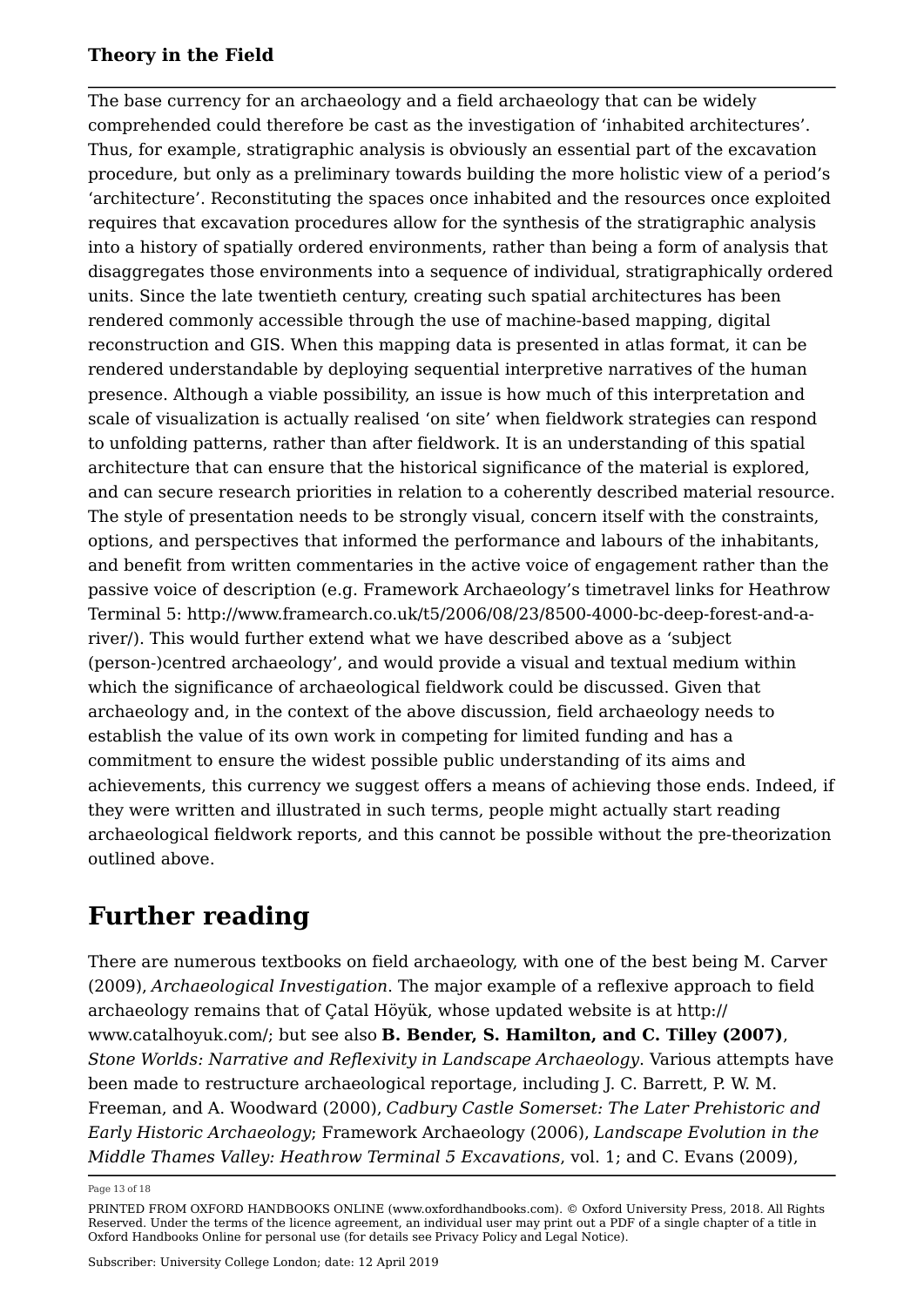*Fengate Revisited: Further Fen-Edge Excavations, Bronze Age Fieldsystems and Settlement and the Wyman Abbott/Leeds Archives*. For the discursive practices of archaeology, see R. A. Joyce (2002), *The Languages of Archaeology*. A wide-ranging review of the status of women in archaeological practice and interpretation is given by S. Hamilton, R. D. Whitehouse, and K. L. Wright (2007), *Archaeology and Women: Ancient and Modern Issues.* N. Schlanger and K. Aitchison (eds, 2010), *Archaeology and the Global Economic Crisis: Multiple Impacts, Possible Solutions* provide overviews on the development of commercial archaeology in numerous European countries including Poland, Hungary, and Russia as well as the United States. Other broad overviews of commercial archaeology in Europe include **K. Kristiansen (2009)**, 'Contract archaeology in Europe: an experiment in diversity'. Y. Nakanishi (2014) usefully summarizes field archaeology in Japan in C. Lewis (ed.), *Encylopedia of Global Archaeology*. M. Carver, B. Gaydarska, and S. Montón-Sublas (2014), *Field Archaeology from Around the World: Ideas and Approaches* provides insights into the theory and contextual backgrounds of the world's varied archaeological fieldwork traditions (see e.g. c. 9, L. Zhang, 'China'). H. Cobb, O. Harris, C. Jones, and P. Richardson (eds, 2012), *Reconsidering Fieldwork: Exploring Onsite Relationships between Theory and Practice* provides a wide ranging look at the ongoing tensions between fieldwork and theory.

### **References**

Andrews, G., Barrett, J. C., and Lewis, J. 2000. Interpretation not record: the practice of archaeology. *Antiquity* 74: 525–530.

Bats, M. 1986. *Enregistrer la fouille archéologique: le système élaboré pour le site de Lattes Hérault*. Lattes: ARALO.

Bender, B.. Hamilton, S., and Tilley, C. 2007. *Stone Worlds: Narrative and Reflexivity in Landscape Archaeology*. Walnut Creek, Calif.: Left Coast Press.

Berggren, Å., and Hodder, I. 2003. Social practice, method and some problems of field archaeology. *American Antiquity* 68: 421–434.

Binford, L. R. 1981. *Bones: Ancient Men and Modern Myths*. New York: Academic Press.

Binford, L. R. 2001. Where do research problems come from? *American Antiquity* 66: 669–678.

Bowden, M. 1991. *Pitt Rivers: The Life and Archaeological Works of Lieutenant-General Augustus Henry Lane Fox Pitt Rivers DLC, FRN, FSA*. Cambridge: Cambridge University Press.

Brown, M. R., III and Harris, E. C. 1993. Interfaces in archaeological stratigraphy. In E. C. Harris, M. R. Brown III, and G. J. Brown (eds), *Practices of Archaeological Stratigraphy*, 1–7. London: Academic Press.

Page 14 of 18

PRINTED FROM OXFORD HANDBOOKS ONLINE (www.oxfordhandbooks.com). © Oxford University Press, 2018. All Rights Reserved. Under the terms of the licence agreement, an individual user may print out a PDF of a single chapter of a title in Oxford Handbooks Online for personal use (for details see Privacy Policy and Legal Notice).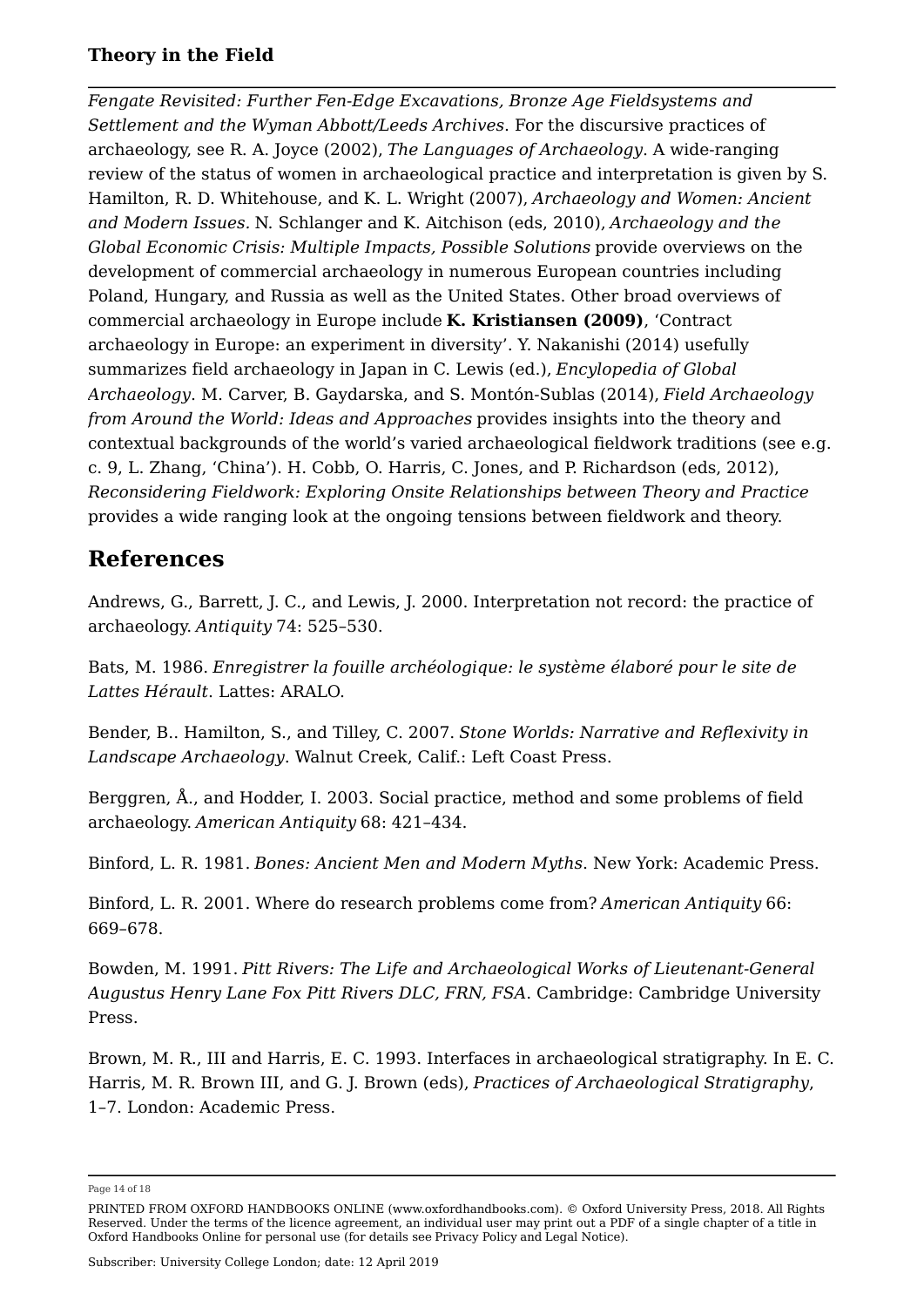Carver, M. O. H. 1990. Digging for data: archaeological approaches to data definition, acquisition and analysis. In R. Francovich and D. Manacorda (eds), *Lo scavo archeologico: dalla diagnosi all'edizione*, 45–120. Florence: All'Insegna del Giglio, 45–120.

Chapman, H., and Gearey, B. 2000. Palaeoecology and the perception of prehistoric landscapes: some comments on visual approaches to phenomenology. *Antiquity* 74: 316– 319.

Clarke, D. 1973. Archaeology: the loss of innocence. *Antiquity* 47: 6–18.

Dawdy, S. L. 2009. Millennial archaeology: locating the discipline in the age of insecurity. *Archaeological Dialogues* 16(2): 131–142.

Demoule, J. P. 2012. Rescue archaeology: a European view. *Annual Review of Anthropology* 44: 611–626.

EAA 2000. Archaeology and development. *European Archaeologist* 13: 1–4.

Edgeworth, M. 1990. Analogy as practical reason: the perception of objects in excavation practice. *Archaeological Review from Cambridge* 9(2): 243–251.

Faulkner, N. 2000. Archaeology from below. *Public Archaeology* 1: 21–33.

Feyerabend, P. 1975. *Against Method: Outline of an Anarchist Theory of Knowledge*. London: Humanities Press.

Flinders Petrie, W. 1904. *Methods and Aims in Archaeology*. New York: Macmillan.

Given, M. 2004. *The Archaeology of the Colonized*. London: Routledge.

Gupta, S. 2000. Some problems of heritage management and documentation in India. *European Archaeologist* 13: 5–6.

Hamilton, S. 1996. Reassessing archaeological illustrations: breaking the mould. *Graphic Archaeology*: 20–27.

Hamilton, S. 1999. Lost in translation: a comment on the excavation report. *Papers of the Institute of Archaeology* 10: 1–8.

Hamilton, S., Harrison, S., and Bender, B. 2008. Conflicting imaginations: archaeology, anthropology and geomorphology on Leskernick Hill, Bodmin Moor, southwest Britain. *Geoforum* 39: 602–615.

Hamilton, S., and Whitehouse, R. 2006. Phenomenology in practice: towards a methodology for a 'subjective' approach. *European Journal of Archaeology* 9(1): 31–71.

Harris, E. C. 1979. *Principles of Archaeological Stratigraphy*, 2nd edn. London: Academic Press.

Page 15 of 18

PRINTED FROM OXFORD HANDBOOKS ONLINE (www.oxfordhandbooks.com). © Oxford University Press, 2018. All Rights Reserved. Under the terms of the licence agreement, an individual user may print out a PDF of a single chapter of a title in Oxford Handbooks Online for personal use (for details see Privacy Policy and Legal Notice).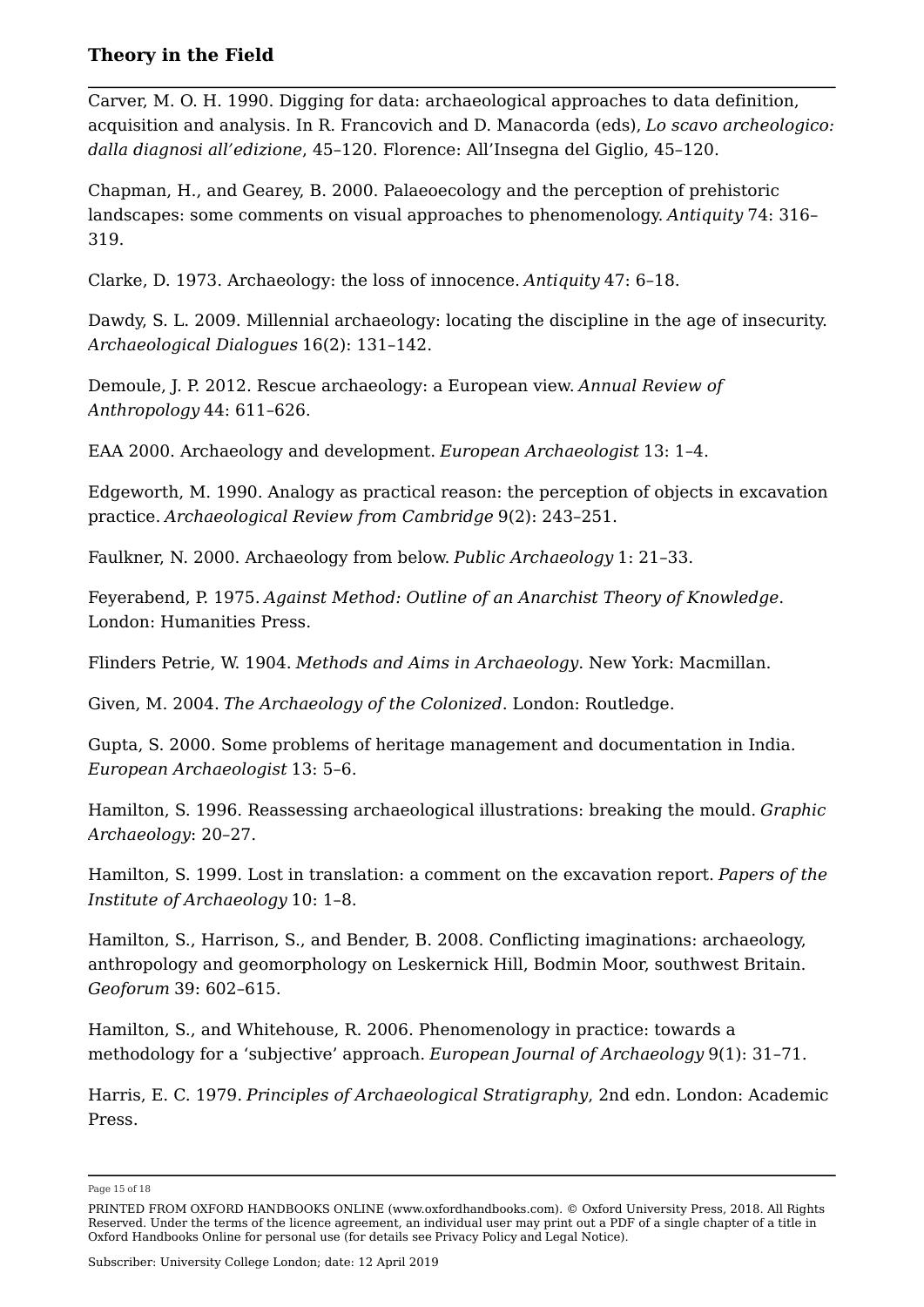Harrison-Buck, E. (ed.) 2012. *Power and Identity in Archaeological Theory and Practice: Case Studies from Ancient Mesoamerica*. Salt Lake City: University of Utah Press.

Heizer, R. 1949 *A Manual of Archaeological Field Methods*. Milbrae: National Press.

Hill, J. N. 1972. The methodological debate in contemporary archaeology: a model. In D. L. Clarke (ed.), *Models in Archaeology*, 61–107. London: Methuen.

Hodder, I. (ed.) 1982. *Symbolic and Structural Archaeology*. Cambridge: Cambridge University Press.

Hodder, I. 1999. *The Archaeological Process*. Oxford: Blackwell.

Kristiansen, K. 2009. Contract archaeology in Europe: an experiment in diversity. *World Archaeology* 41(4): 641–648.

Kuhn, T. 1970. *The Structure of Scientific Revolutions*, 2nd edn. Chicago: University of Chicago Press.

Latour, B. 2010. *On the Modern Cult of the Factish Gods*. Durham, NC: Duke University Press.

Lemonnier, P. 1986. The study of material culture today: towards an anthropology of technology. *Journal of Anthropological Archaeology* 5: 147–186.

Lucas, G. 2001. *Critical Approaches to Fieldwork: Contemporary and Historical Archaeological Practice*. London: Routledge.

McGill, G. 1995. *Building on the Past: A Guide to the Archaeology and Development Process*. London: E. & F. N. Spon.

Miller, D., and Tilley, C. (eds) 1984. *Ideology, Power and Prehistory*. Cambridge: Cambride University Press.

National Planning Policy Framework. 2011. **www.communities.gov.uk/ planningandbuilding/planningsystem/planningpolicy/planningpolicyframework/**

Pavel, C. 2010. *Describing and Interpreting the Past: European and American Approaches to the Written Record of the Excavation*. Bucharest: Editura Universităţii din Bucureşti.

Pavel, C. 2011. Recording the excavations in Troy: 1855–2010. *Studia Troica* 19: 255–283.

Pavel, C. 2012. Archaeological recording: form and content, theory and practice. *Atek Na* 2: 33–74.

Perring, D. 1997–1998. Excavation of the Souks of Beirut: an introduction to the work of the British-Lebanese team and a summary report. *Berytus* 43: 9–44.

Py, M. (ed.) 1991 *Système d'enregistrement, de gestion et d'exploitation de la documentation issue des fouilles de Lattes*. Lattes: Lattara 4.

Page 16 of 18

PRINTED FROM OXFORD HANDBOOKS ONLINE (www.oxfordhandbooks.com). © Oxford University Press, 2018. All Rights Reserved. Under the terms of the licence agreement, an individual user may print out a PDF of a single chapter of a title in Oxford Handbooks Online for personal use (for details see Privacy Policy and Legal Notice).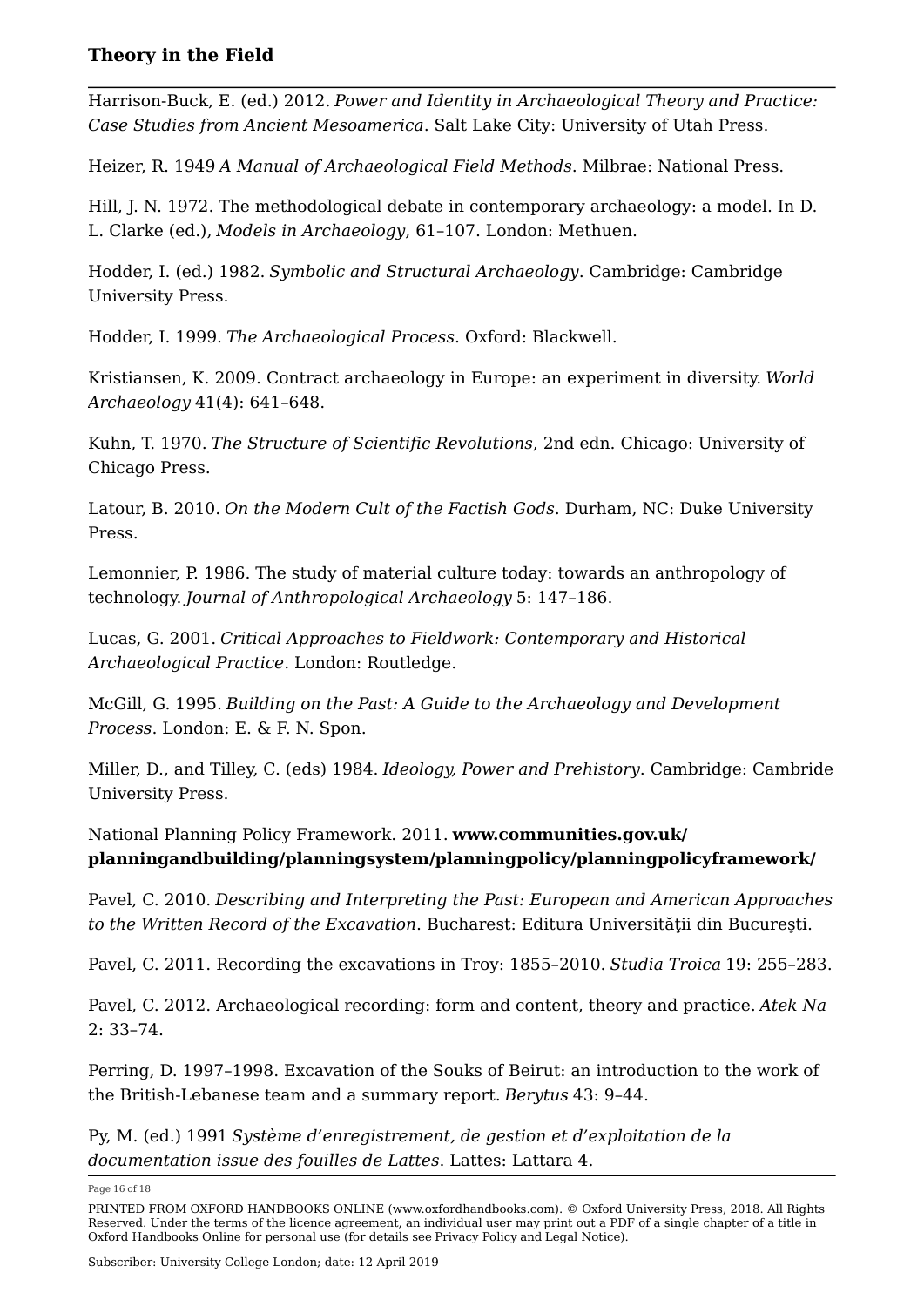Renfrew, C. 1984. *Approaches to Social Archaeology*. Edinburgh: Edinburgh University Press.

Salin, E. 1946. *Les fouilles de sépultures du Ve au VIIIe siècle*. Paris: Presses Universitaires de France.

Scheurer, F., and Lablotier, A. 1914. *Foules du cimetière Barbare de Bourogne: exécutées par MM. Lablotier et Scheurer de 1907 à 1909*. Paris: Berger Levrault.

Schiffer, M. B. 1987. *Formation Processes of the Archaeological Record*. Albuquerque: University of New Mexico Press.

Schlanger, N. 2012. Entre la France et l'Angleterre: l'archéologie à l'aune de la crise. *Les Nouvelles de l'archéologie* 127: 16–20.

Shanks, M. 2008. Post processual archaeology and after. In H. Maschner, C. Chippindale, and A. Bentley (eds), *Handbook of Archaeological Theories*, 133–144. Lanham, Md.: AltaMira Press.

Shanks, M., and McGuire, R. 1996. The craft of archaeology. *American Antiquity* 61(1): 75–88.

Shanks, M., and Tilley, C. 1987. *Re-Constructing Archaeology: Theory and Practice*. Cambridge: Cambridge University Press.

Shennan, S. 2012. Darwinian cultural evolution. In I. Hodder (ed.), *Archaeological Theory Today*, 2nd edn, 15–36. Cambridge: Polity.

Steele, C. 2005. Who has not eaten cherries with the devil? Archaeology under challenge. In S. Pollock and R. Bernbeck (eds), *Archaeologies of the Middle East. Critical Perspectives*, 45–65. Oxford: Wiley-Blackwell.

Stewart, G. 2013. *Archaeological Recording Practices: Guidelines for archaeological excavation and recording techniques*. Hexham: Northumberland National Park.

Thorpe, R. 2012. Often fun, usually messy: fieldwork, recording and higher orders of things. In H. Cobb, O. Harris, C. Jones, and P. Richardson (eds), *Reconsidering Archaeological Fieldwork: Exploring On-Site Relationships Between Theory and Practice*, 31–52. New York: Springer.

Trócoli, I. 1993. The contribution of the Harris Matrix to the development of Catalan archaeology. In E. G. Harris, M. R. Brown III, and G. J. Brown (eds), *Practices of Archaeological Stratigraphy*, 44–56. London: Academic Press.

Van Der Leeuw, S. 1993. Giving the potter a choice: conceptual aspects of pottery techniques. In P. Lemonnier (ed.), *Technological Choices: Transformation in Material Cultures since the Neolithic*, 238–288. London: Routledge.

Page 17 of 18

PRINTED FROM OXFORD HANDBOOKS ONLINE (www.oxfordhandbooks.com). © Oxford University Press, 2018. All Rights Reserved. Under the terms of the licence agreement, an individual user may print out a PDF of a single chapter of a title in Oxford Handbooks Online for personal use (for details see Privacy Policy and Legal Notice).